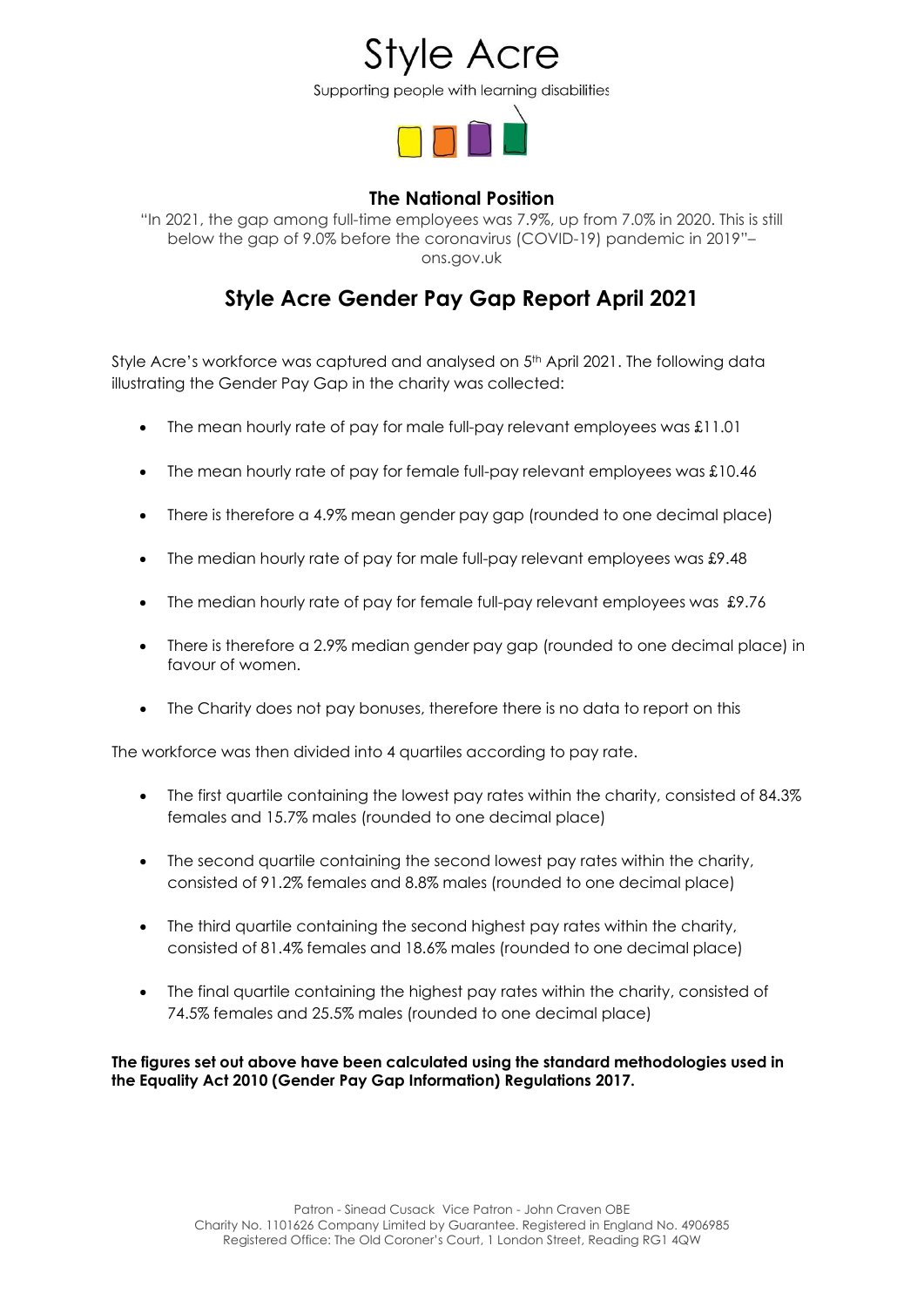

## **Tables comparing Style Acre's Gender Pay Gap Reports from**

#### **Table 1 – Comparing the mean & median hourly rates for males and females at Style Acre:**

| Year | Mean<br><b>Hourly Rate</b><br>for male<br>full-pay<br>relevant<br>employees | Mean<br><b>Hourly Rate</b><br>for female<br>full-pay<br>relevant<br>employees | Mean<br>Gender<br>pay gap<br>(to one<br>decimal<br>place) | Median<br><b>Hourly Rate</b><br>for male<br>full-pay<br>relevant<br>employees | <b>Median</b><br><b>Hourly Rate</b><br>for female<br>full-pay<br>relevant<br>employees | Median<br>Gender<br>pay gap<br>(to one<br>decimal<br>place) |
|------|-----------------------------------------------------------------------------|-------------------------------------------------------------------------------|-----------------------------------------------------------|-------------------------------------------------------------------------------|----------------------------------------------------------------------------------------|-------------------------------------------------------------|
| 2018 | £10.61                                                                      | £9.57                                                                         | 9.8%                                                      | £8.92                                                                         | £8.92                                                                                  | 0%                                                          |
| 2019 | £10.94                                                                      | £9.94                                                                         | 9.1%                                                      | £9.09                                                                         | £9.09                                                                                  | 0%                                                          |
| 2020 | £10.82                                                                      | £9.48                                                                         | 12.4%                                                     | £9.28                                                                         | £9.28                                                                                  | 0%                                                          |
| 2021 | £11.01                                                                      | £10.46                                                                        | 4.9%                                                      | £9.48                                                                         | £9.76                                                                                  | 2.9% in<br>favour<br>Оf<br>women                            |

#### **Table 2 – Comparing the percentage of males in each hourly rate quartile at Style Acre:**

| Year | % of males in<br>first quartile<br>containing<br>lowest pay rates | % of males in<br>second quartile<br>containing<br>second lowest<br>pay rates | % of males in<br>third quartile<br>containing<br>second highest<br>pay rates | % of males in<br>final quartile<br>containing<br>highest pay<br>rates |
|------|-------------------------------------------------------------------|------------------------------------------------------------------------------|------------------------------------------------------------------------------|-----------------------------------------------------------------------|
| 2018 | 18.5                                                              | 19.8                                                                         | 7.4                                                                          | 23.2                                                                  |
| 2019 | 22.1                                                              | 14.3                                                                         | 13.0                                                                         | 17.7                                                                  |
| 2020 | 20.0                                                              | 14.6                                                                         | 12.3                                                                         | 17.1                                                                  |
| 2021 | 15.7                                                              | 8.8                                                                          | 18.6                                                                         | 25.5                                                                  |

#### **Table 3 – Comparing the percentage of females in each hourly rate quartile at Style Acre:**

| Year | % of females in | % of females in | % of females in | % of females in |
|------|-----------------|-----------------|-----------------|-----------------|
|      | first quartile  | second quartile | third avartile  | final quartile  |
|      | containing      | containina      | containing      | containing      |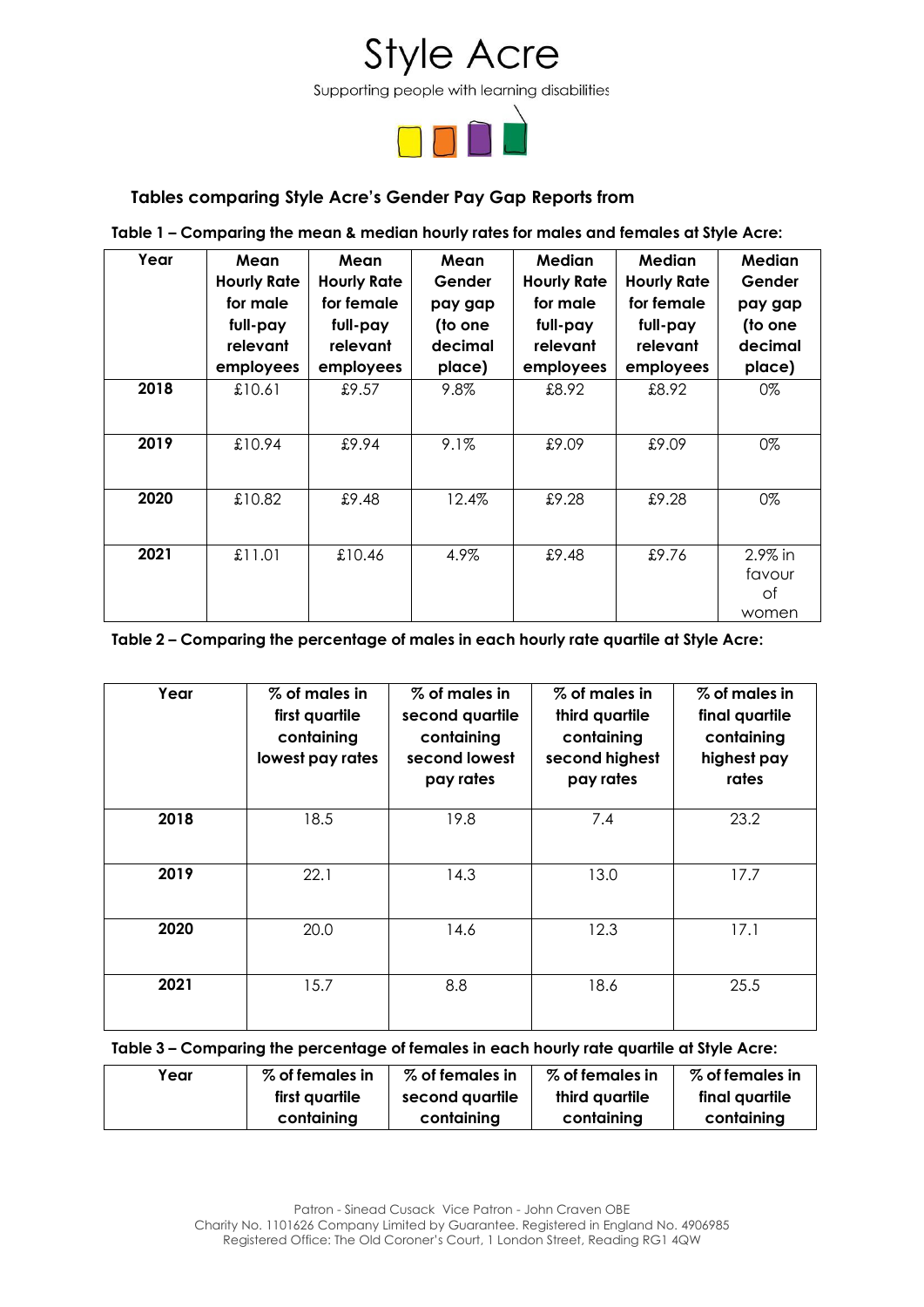Supporting people with learning disabilities



|      | lowest pay rates | second lowest<br>pay rates | second highest<br>pay rates | highest pay<br>rates |
|------|------------------|----------------------------|-----------------------------|----------------------|
| 2018 | 81.5             | 80.2                       | 92.6                        | 76.8                 |
| 2019 | 77.9             | 85.7                       | 87.0                        | 82.3                 |
| 2020 | 80.0             | 85.4                       | 87.7                        | 82.9                 |
| 2021 | 84.3             | 91.2                       | 81.4                        | 74.5                 |

## **Style Acre's Gender Pay Gap in more detail**

The gender pay gap is useful in measuring pay equality due to its simple calculation; however, it does not include any of the personal characteristics that may determine a person's pay e.g. age, education, geographic location. Instead, it captures a general overview of how an organisation pays men and women in a variety of different roles. Caution should therefore be taken when making inferences of a cause-and-effect relationship from this basic calculation.

### **How does Style Acre's gender pay gap compare with that of other organisations?**

The vast majority of organisations have a gender pay gap, and we are pleased to be able to say that Style Acre's gap compares favourably with that of other organisations in the UK.

The median gender pay gap for the whole economy in 2021 was 10.2%. Style Acre's median gender pay gap is 2.9% in favour of women.

### **Tables comparing Style Acre's Median Gender Pay Gap Report with other organisations in the Health & Social Care Sector in South Oxfordshire**

| Organisation              | Median Gender pay gap<br>reported in 2020/2021 (to one<br>decimal place) | <b>Description</b>                                                                          |
|---------------------------|--------------------------------------------------------------------------|---------------------------------------------------------------------------------------------|
| <b>Style Acre</b>         | 2.9% in favour of woman                                                  | Women each £1.03 for every<br>£1.00 that men earn when<br>comparing median hourly<br>wages. |
| <b>Autism at Kingwood</b> | 0%                                                                       | Women each £1.00 for every<br>£1.00 that men earn when<br>comparing median hourly<br>wages. |

### **Table 4- Gender-Pay-Gap.Service.gov.uk (2021):**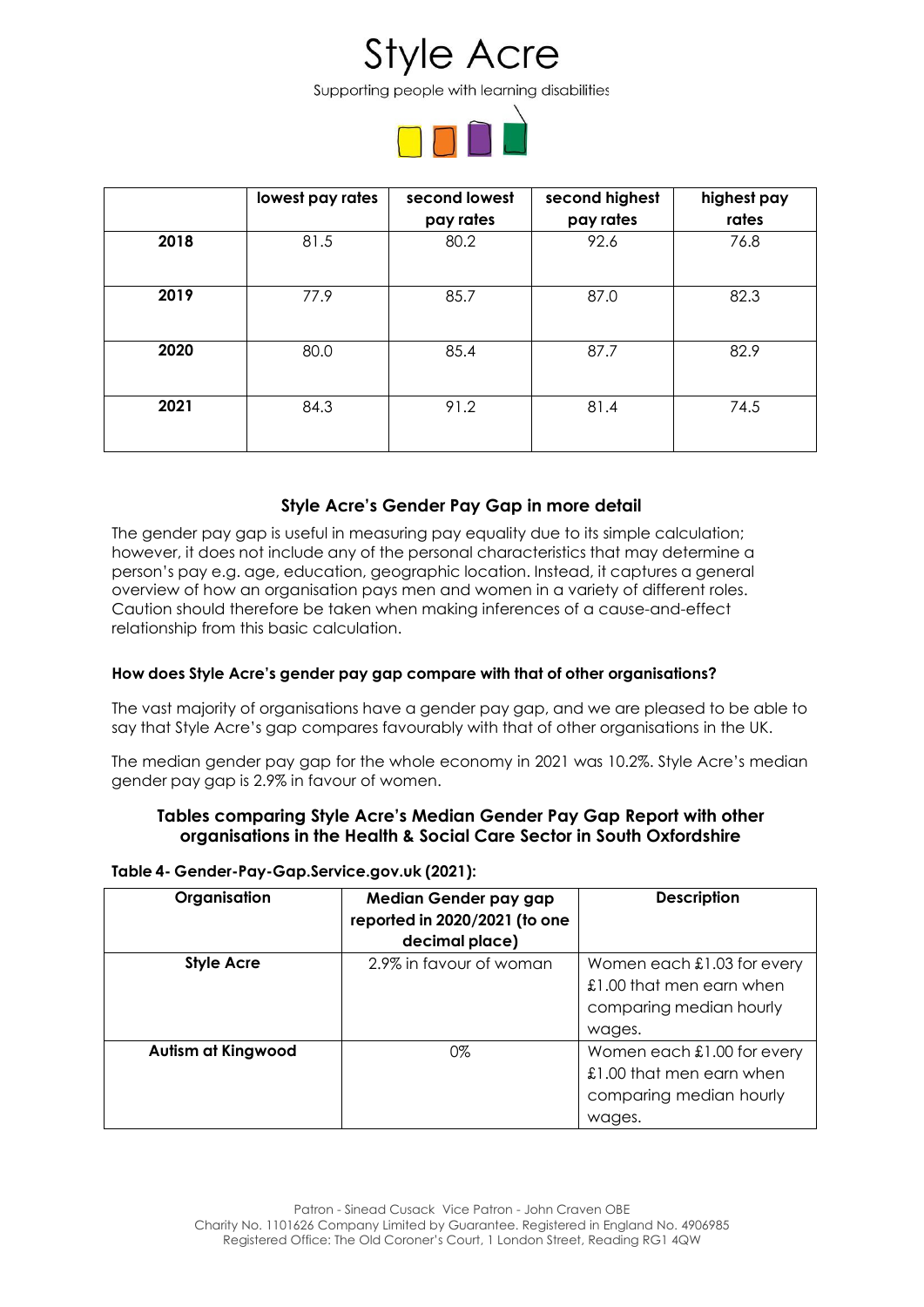Supporting people with learning disabilities



| <b>Dimensions</b>           | 1.9% in favour of men | Women each £1.00 for every<br>£1.09 that men earn when<br>comparing median hourly           |
|-----------------------------|-----------------------|---------------------------------------------------------------------------------------------|
|                             |                       | wages.                                                                                      |
| <b>United Response</b>      | 0.1%                  | Women each £1.00 for every<br>£1.00 that men earn when<br>comparing median hourly<br>wages. |
| <b>Royal Mencap Society</b> | 0%                    | Women each £1.00 for every<br>£1.00 that men earn when<br>comparing median hourly<br>wages. |

The data in table 4 demonstrates that Style Acre's gender pay gap favours women slightly more than competitors. In a sector such as Health and Social care where women make up approximately 86.5% of the workforce (OECD), organisations should be striving for a gender pay gap which favours women. In this respect, Style Acre is a leader in women's pay in the Oxfordshire Health and Social Care sector. This ultimately should benefit areas which have become particularly challenging for the sector since COVID-19, such as recruitment and retention of support workers and could help attract more female employees to the organisation.

While Style Acre has a median gender pay gap of 2.9% in favour of women, there is a mean gender pay gap of 4.9% in favour of men, showing that there is a difference in the average earnings of men and women within the charity. The average used to calculate the gender pay gap is the median; however, the mean often reflects the specific problem of a lack of women in high-paying roles which is exemplified by the quartile data. Men are represented at slightly more than 25% in the quartile containing highest pay rates despite making up only 17.15% of the entire population of the organisation.

In April 2021, Style Acre were employing 70 men and 338 women. When looking at the quartile data, it's important to take into consideration that support workers make up the majority of the Style Acre workforce and are a role which is predominantly filled by woman in the organisation. They also have the lowest hourly rates within the organisation which explains why there is such a high percentage of women in the lowest and second lowest pay rate.

### **What does this data mean for Style Acre?**

While Style Acre's median gender pay gap does compare favourably to other similar organisation, the charity does recognise that there is still work to be done in closing the mean gender pay gap of 4.95%. Although this has reduced significantly in the past year, Style Acre remains committed and diligent in working towards the goal of at least 0% mean and median gender pay gap.

**As the Chief Executive of Style Acre, I confirm that the published information is accurate and a true reflection of the charity's workforce on the snapshot date of 5th April 2021.**

bron Sinead Cusack Vice Patron - John Craven OBE 26 Company Limited by Guarantee. Registered in England No. 4906985 Registered Office: The Old Coroner's Court, 1 London Street, Reading RG1 4QW **Signed:**